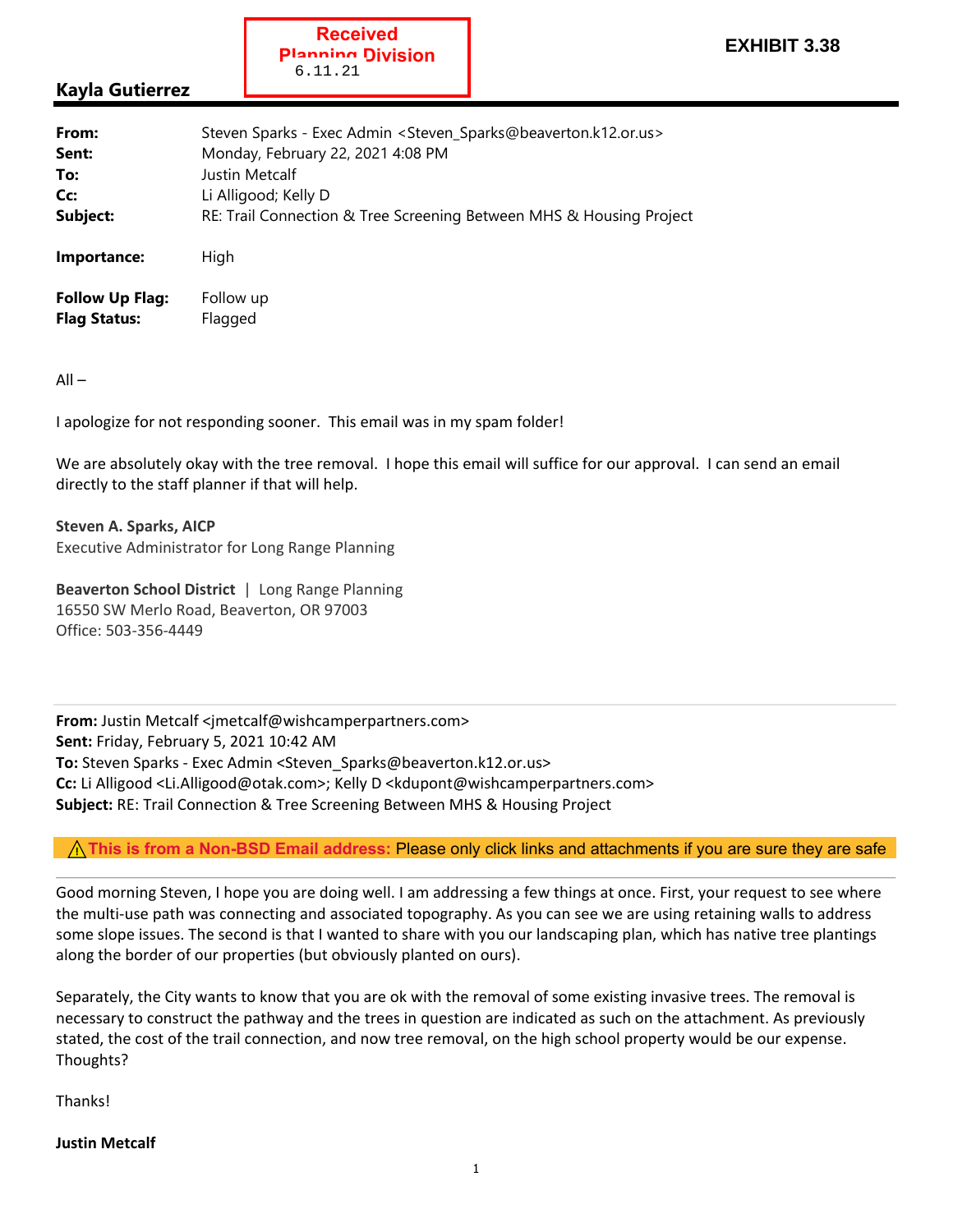Wishcamper Development Partners cell: 406.550.1244 Conference: 605‐313‐4154 / 640274# wishcamperpartners.com

**From:** Steven Sparks ‐ Exec Admin <Steven\_Sparks@beaverton.k12.or.us> **Sent:** Tuesday, December 8, 2020 3:36 PM **To:** Justin Metcalf <jmetcalf@wishcamperpartners.com> **Cc:** Ben Bortolazzo <ben.bortolazzo@otak.com>; Gabriel Kruse <Gabriel.Kruse@otak.com> **Subject:** RE: Trail Connection & Tree Screening Between MHS & Housing Project

Hi Justin –

I was wondering what you all were up to. Thanks for reaching out. I think we can work out the trail connection. I would like to see is the specific design with grade lines and a cross section as appropriate. As I recall, and it has been a while, there is a good amount of grade change in the area of the trail connection.

As for the trees, that may be a taller order. I will need to work with the HS construction project manager to see if there are any utility lines in the area. Also, I am concerned about any potential interference the trees might have with the jump pits on the west site of the track. Let me do some digging with our capital bond team and I will get back to you.

SAS

**Steven A. Sparks, AICP** Executive Administrator for Long Range Planning

**Beaverton School District** | Long Range Planning 16550 SW Merlo Road, Beaverton, OR 97003 Office: 503‐356‐4449

**From:** Justin Metcalf <jmetcalf@wishcamperpartners.com> **Sent:** Tuesday, December 8, 2020 6:34 AM **To:** Steven Sparks ‐ Exec Admin <Steven\_Sparks@beaverton.k12.or.us> Cc: Ben Bortolazzo <ben.bortolazzo@otak.com>; Gabriel Kruse <Gabriel.Kruse@otak.com> **Subject:** Trail Connection & Tree Screening Between MHS & Housing Project

## ❚❛❜**This is from a Non-BSD Email address:** Please only click links and attachments if you are sure they are safe

Good morning Steven.

I hope you have been well since we last spoke. Our project is progressing, albeit with a good dose of difficulty that comes with the territory  $\odot$ . I'm writing for two reasons.

First, the City reviewed our proposed public trail location, provided to us by THPRD, and wants to change it so that we make a connection to the existing trail on the high school. Apparently this is part of the community plan and was intended all along? I was under the impression you might not want this? If you have no objection we'll proceed forward, though if you do let's take it up with Jana as a group since I don't have any control over the issue.

Secondly, I'm wondering if you would object to exploring our planning some trees west of the football stadium? The intent would be to screen the glare, though I believe they would be aesthetically pleasing from your vantage point as